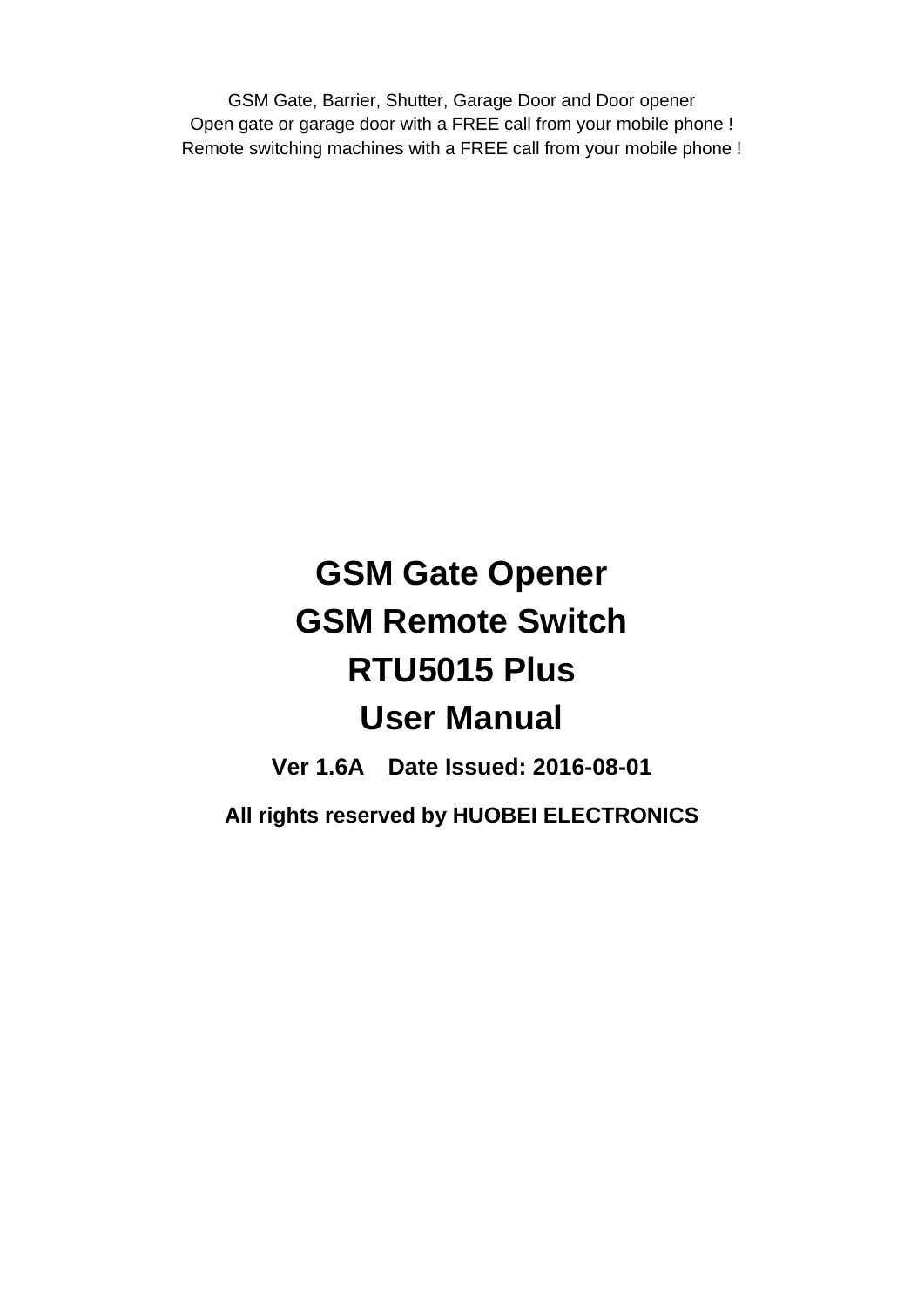# *About RTU5015 Plus:*

The GSM Gate Opener RTU5015Plus is a very simple device which can be used for authorized door access, controlling gates, switching of remote equipments, car parking systems. Actually the GSM Gate Opener RTU5015Plus can also be used in places where require turning ON/OFF your system, machines, equipments remotely with a FREE call from your mobile phone and protect your assets.

Just dial from Authorized User number then the Barrier and doors are opened, or the machine are turn on or off by the GSM Gate Opener. There are no call costs, the GSM Gate Opener rejects the call from authorized number then carries out the turn ON/OFF action.

Moreover, the RTU5015Plus has 2 digital inputs for alarm inputs, when any one of the inputs triggered, will send SMS Alert the to owners immediately, in the meanwhile, the RTU5015Plus start the siren+ (DC12V) out for 5 seconds. This is very useful if you need protect your assets with low cost solution.

# *The Device LEDs and terminal descriptions are the following:*

| Relay          | Relay Status, calling in, the relay will work, this LED Indicator will on.               |  |
|----------------|------------------------------------------------------------------------------------------|--|
|                | When the wired sensor triggered, the LED indicator will on, Otherwise, is off.           |  |
| <b>GSM</b>     | When insert the SIMcard into the Slot, will flash per0.5S with Orange color              |  |
|                | When registered GSM Network successful, will keep LED lit with Red color                 |  |
|                | When calling in, the relay works, will flash per 0.5S with Green color                   |  |
| <b>Power</b>   | External 12VDC Power LED indicator                                                       |  |
| <b>Battery</b> | When battery is fullly charged, Led is OFF, No battery or charging time, Led is ON       |  |
| $O1 +$         | Output 1+, the relay rating is 3A/240VAC; connect to the switch of the lock or devices.  |  |
| $O1 -$         | Output 1 -, the relay rating is 3A/240VAC; connect to the switch of the lock or devices. |  |
| Siren+         | Siren connector, connect to the Siren Positive.                                          |  |
| <b>NA</b>      | If need the siren start when the sensor triggered, must connect this connector with      |  |
|                | 12VDC connector. If not use the siren, then needn't connect it.                          |  |
| 12VDC          | Connect to the NA Point, when sensor triggered, will start the siren for 5Seconds.       |  |
|                | Also, it can be connected to wired sensor to supply 12VDC power for sensors if need.     |  |
| ÷              | Common, connect to Siren Negative, another wire of the two wired sensors.                |  |
|                |                                                                                          |  |
| $IN1+$         | Digital input 1+, connect to one wire of the first wired sensor.                         |  |
| $IN2+$         | Digital input 2+, connect to one wire of the second wired sensor.                        |  |
| $+12VDC$       | The external power input. 12VDC, 1A.                                                     |  |
|                |                                                                                          |  |

# *Quick Start to Use:*

- 1. Insert the SIM card from the slide slot and connect the GSM antenna
- 2. Power on the device with DC12V and the "Power" Led will be lit
- 3. "GSM" Led will start to flash around 20 seconds,then will keep lit
- 4. Use your mobile phone to call the SIM card number inside the device,if the device can reject your calling,that means the device is connected to the GSM net successfully.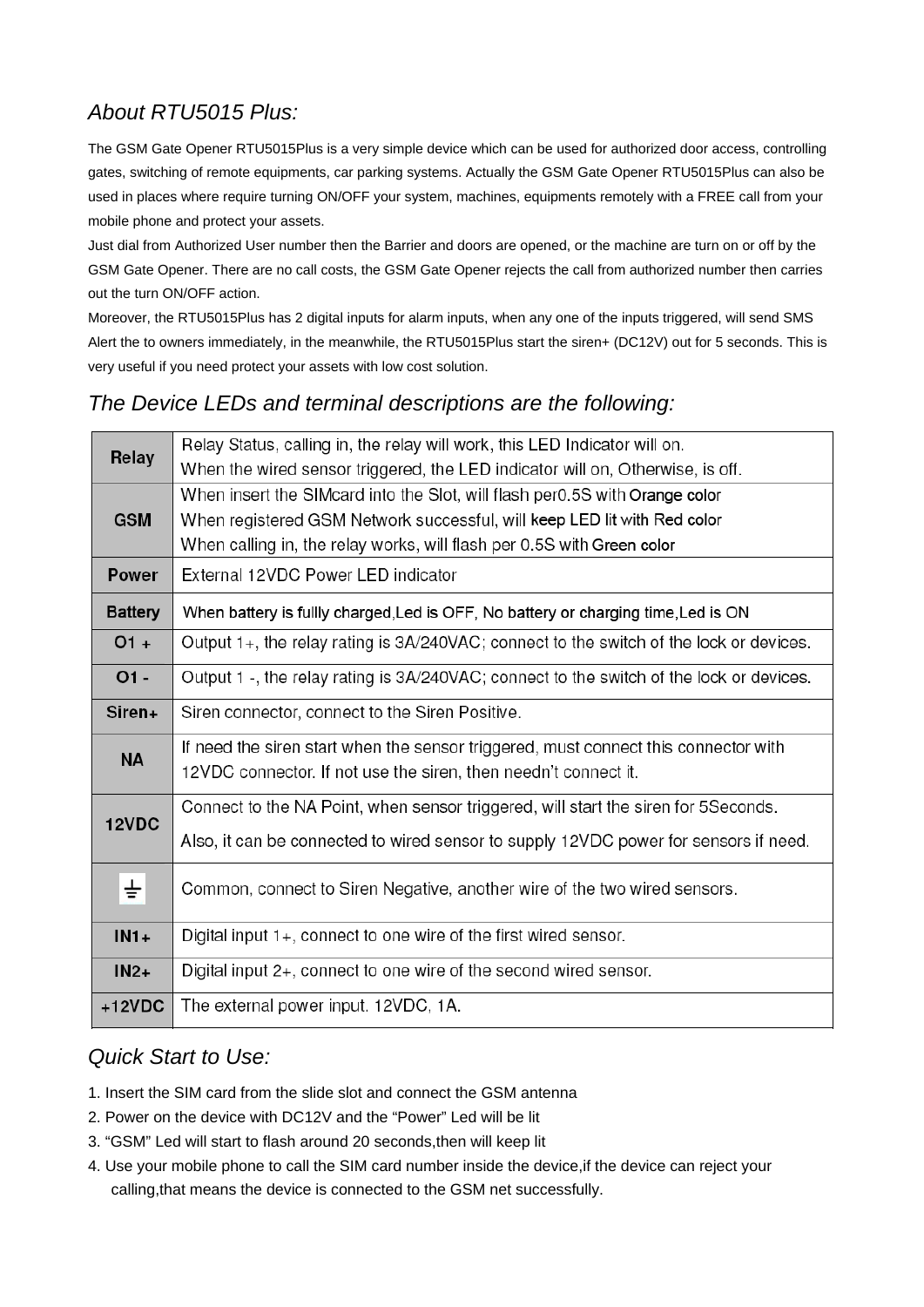### *The SMS commands used in the GSM Gate Opener are the following:*

#### **1. About password**

#### **1.1 Setup New Password (Only use four digital number as the password) pwd#PWDnewpassword#PWDnewpassword#**

#### if successful, the unit will return: **PWD SETUP OK**.

For example, the original password is 1234, you want change it to 6666, then you can send the command below: **1234#PWD6666#PWD6666#** 

#### **1.2 Reset the Password**

If you want to reset to factory default, then please send **"RESET "** to it within 2 minutes after switch on the RTU5015. ( After 2 minutes working,then the RTU5015 can not respond this command )

#### **2. About Authorized numbers**

#### **2.1 Setup Authorized number**

#### **pwd#TELAuthorized Number#Serial Number#**

E.g.: if you want to setup 63648495 as the first user number, and the password is 1234,then you can send **1234#TEL63648495#001#** to the RTU5015 unit.

#### **Tips:**

1. the authorized number means the one who can dial the RTU5015 unit to open it.

2.We strongly recommend that the serial number of 01 and 02 are cellphone number, because of

the alarm message only send to the first and second position numbers;

3. The Serial Number is the position to store the authorized number, from 001~999.

# **2.2 Inquiry the Serial Number's Authorized number**

#### **pwd#TELSerial Number**?#

E.g.: If you want to know the authorized number at position 2, and the password is 1234,then you can send **1234#TEL002?#** to check it.

#### **2.3 Search a Phone number in the RTU5015 memory**

#### **pwd#FINDphone number#**

E.g.: If you forget which position of the number: **63648495**, then you can send **1234#FIND63648495#** to search it in the memory.

#### **2.4 Remove the Authorized Number**

#### **pwd#0000#Serial Number#**

E.g.: if you want to remove the authorized number at position 12, and the password is 1234, then you can send **1234#TEL#0000#012#,** then will overwrite the posion with number "0000" to remove it

#### **3. About system parameters**

#### **3.1 Working mode selection (security mode or free control mode)**

- **pwd#AU#** This command allows only the authorized numbers can access
- **pwd#AA#** This command allows any numbers to call the SIM number to access
- **pwd#AC?#** Check the setting of working mode

#### **3.2 Setup the relay close time**

**pwd#GOTTime#** The GOT parameters should be in 0~60000 ( 0~30000 seconds )

This command is used to setup the Relay working time when triggered. The default time is 5.0 seconds. You can change it with the GOT command. The relay closed time is half as the number you set, e.g.: if you set **pwd#GOT19#**, means the relay closed 19/2=9.5Seconds.

To check the value, you can use the command **pwd#GOT?#** , the unit will reply the current value. If you want to let the relay works at switch mode, then you can set the time as 00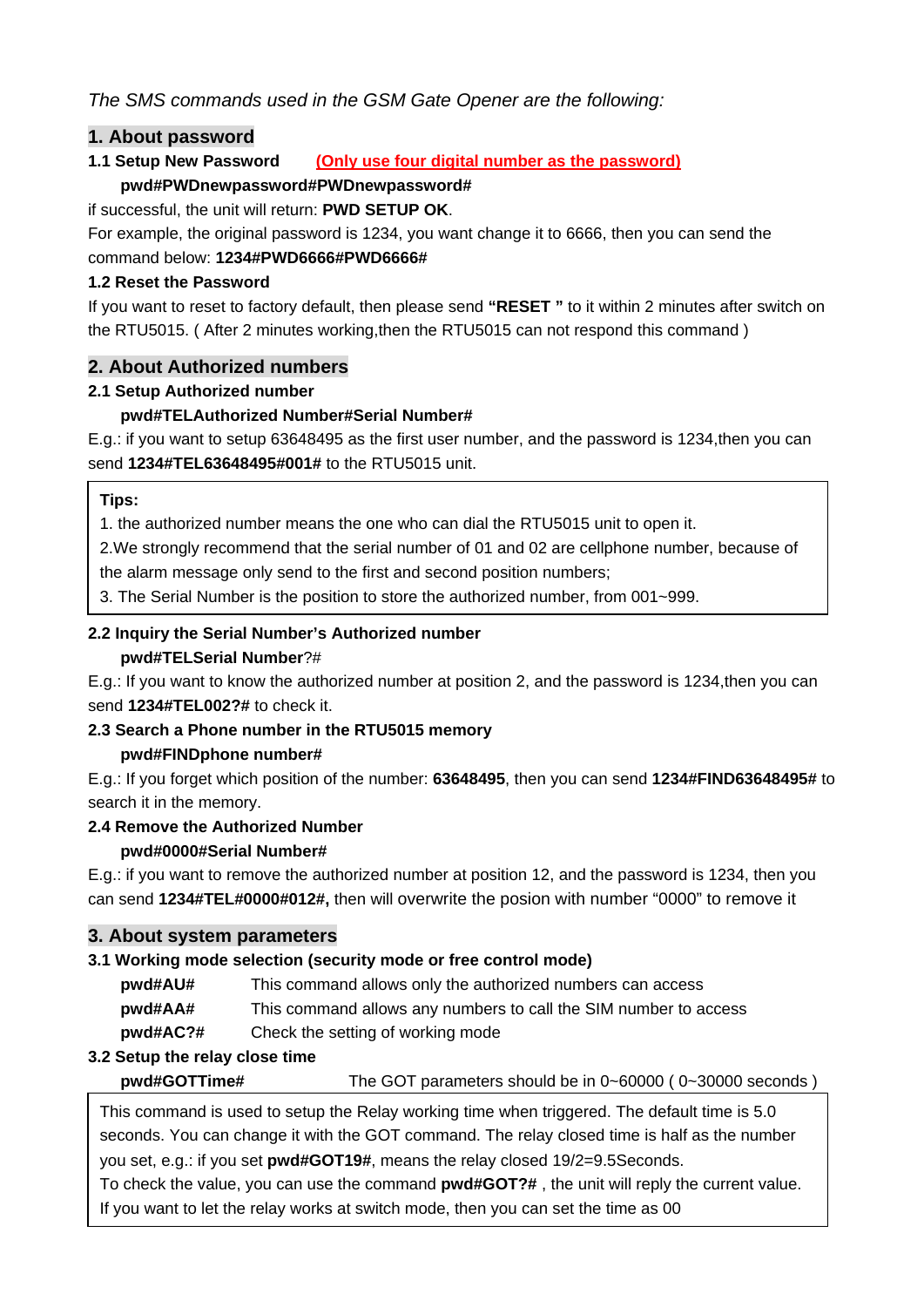# **4. About input alarm port**

#### **4.1 Disable the digital inputs pwd#DA#**

**Tips:** if you want to use the digital inputs, please enable it firstly.

#### **4.2 Enable the digital inputs**

#### **pwd#EA#**

**Tips:** if you enable the digital inputs function, the sensors will enter Armed status after 10minutes of the latest dial-in. in the first 10minutes, when the sensor triggered, will not alarm, after 10minutes, the unit in armed mode, when any sensor triggered, will start the siren (if you connected) or switch on the light(if you connect it) around 5 seconds and send SMS to the Position 01 and 02 authorized numbers immediately.

Siren+ output is DC12V output, it cann't be controlled by SMS command.it only will be triggered around 5 seconds when alarm input triggered.

#### **4.3 Inquiry Alarm Setting**

#### **pwd#AL?**

#### Reply: **Alarm Inputs Disabled or Alarm Inputs Enabled.**

**Tips:** Alarm Inputs Disabled means disable the digital inputs, Alarm Inputs Enabled means Enable digital inputs.

#### **4.4 Alarm input working mode selection**

#### **pwd#M2#**

For M2 working mode,alarm would be triggered according to your KEYNO or KEYNC selection

#### **pwd#M3#**

For M3 working mode,Alarm input status is changed,then will trigger the alarm

#### **4.5 Modify the digital input type (Working for M2 mode)**

#### **pwd#KEYNC#**

Modify the digital input type as NC; if the sensor you used with this unit is NC, then you should set the unit as NC type.

#### **pwd#KEYNO#**

Modify the digital input type as NO; if the sensor you used with this unit is NO, then you should set the unit as NO type.

#### **4.6 Alarm SMS Text presetting**

Predefined your customized SMS Text message for alarm In1 and In2 (if password is 1234)

| In1 Open Alarm Content:  | 1234#TEXT1Owsd1Openalarm#  |
|--------------------------|----------------------------|
| In1 Close Alarm Content: | 1234#TEXT1Cwsd1Closealarm# |
| In2 Open Alarm Content:  | 1234#TEXT2Owsd2Openalarm#  |

In2 Close Alarm Content: 1234#TEXT2Cwsd2Closealarm#

wsd1Openalarm, wsd1Closealarm, wsd2Openalarm, wsd2Closealarm are the Customized Message text to be sent when alarm happen

# **4.7 Check the Alarm SMS Text**

# **pwd#ALARMTEXT?#**

#### **5. About Customized SMS Command**

**Tips:** Normally you can use the phone calling to control the device,but sometimes maybe you need to use the SMS to control the output with a temporarily timer control or temporarily ON or OFF ,and you don't nee to change the device setting.

| <b>Customize Relay Output ON Command:</b>   | 1234#ON-TEXT=XXXXXX |
|---------------------------------------------|---------------------|
| <b>Customize Relay Output OFF Command:</b>  | 1234#OFF-TEXT=XXXXX |
| <b>Customize Relay Ouput Timer Control:</b> | 1234#TOG-TEXT=XXXXX |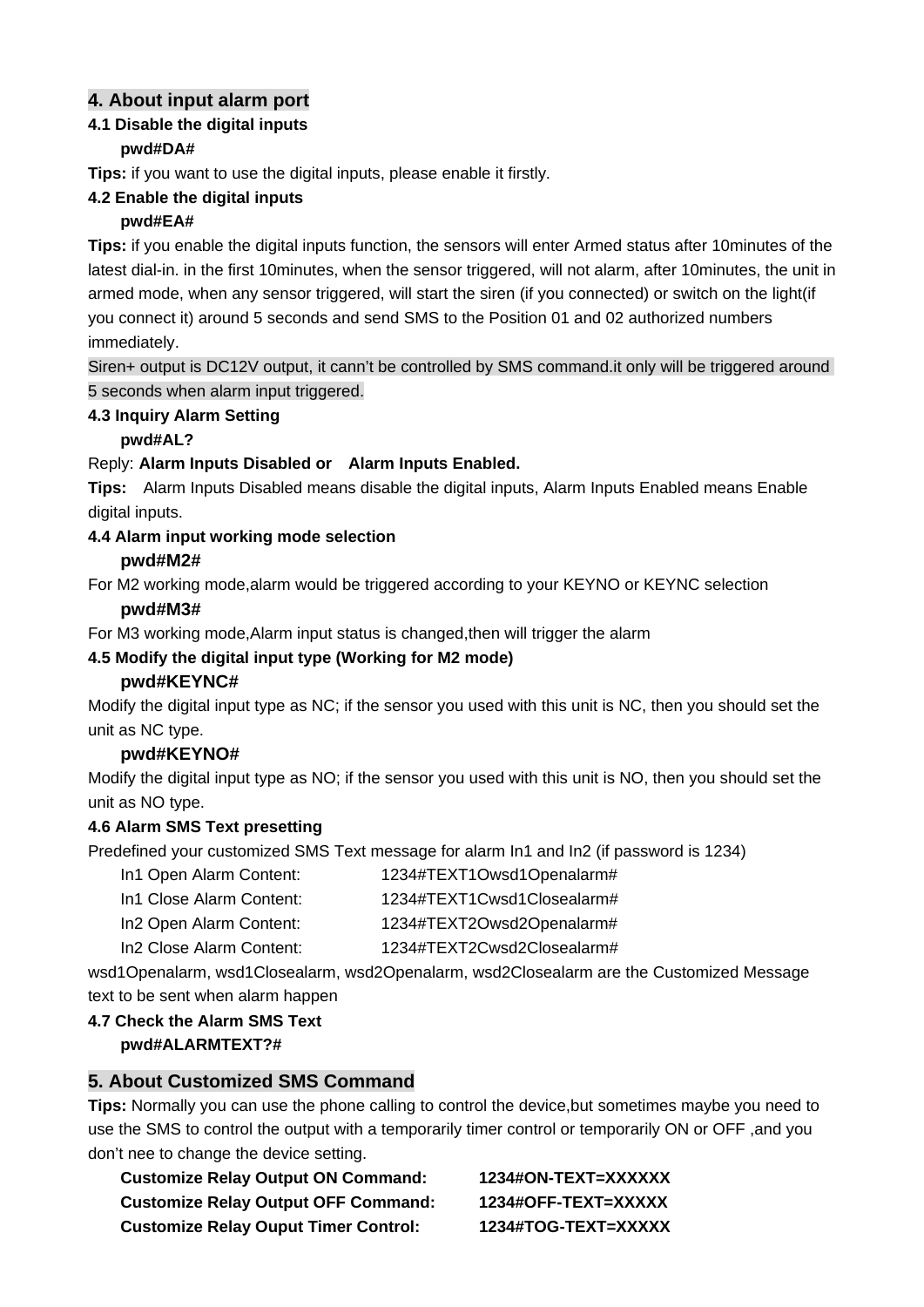E.g.: If you can setup the Timer control command: **1234#TOG=asm#**, then the authorized numbers can only send SMS: **asm** ,device will be triggered with the GOT timer,and if want to trigger the output with a **temporarily** Timer,then just send " **asm=20** ", the output will be trigged for 10 seconds **For customized SMS command, no need to put the password in front of the Text.** 

**If you forget the SMS text,then use the command to check it:** 

**pwd#QUE-TEST?** 

Reply SMS from device: ON-TEXT=won,OFF-TEXT=woff,TOG-TEXT=asm

#### **6. About the Backup battery for power off alarm**

RTU5015Plus has a built-in Rechargeable lithium battery,that is only used for Main power supply failure alarm,Every time when power off ,then RTU5015 plus will send out the alarm SMS and then it will power off the GSM module to save the battery power,so when during main power supply off,you can not control it or send the SMS.During power failure, RTU5015Plus still monitor the alarm input port,if the alarm input is triggered,it will still send the alarm SMS.

*Important Tips:* 

When power off time over five minutes or first time to use. Only when normal power supply time is more *than 2 minutes,then battery start to work.* 

#### **How to power off the RTU5015Plus completely when the battery connected:**

Firstly Power off the DC12V for more than 6 minutes,Then quickly repeat Power ON and OFF the DC12V for three times till all LED lights go out.

#### **7. About the device status change report**

For RTU5015 Standard version, that Report is limited to the relay status change.but for RTU5015Plus, any device status change or SMS command will be reported.

**pwd#N#**. When device change,no report

**pwd#R#**. When device change,will send the SMS report to TEL01 and TEL02

To check the settings, you can use the command: **pwd#M?** it will return:

#### **Relay action return SMS ON** or **Relay action return SMS OFF**.

#### **8. Read the device status and the parameters**

For RTU5015Plus you can use one SMS command to check the device information

#### **pwd#STATUS?#**

#### **Device will reply as:**

DEVICE:AU,EA,R,KEYNC,GOT=05.0S,CSQ=12,ACP00,M2,OUT=00